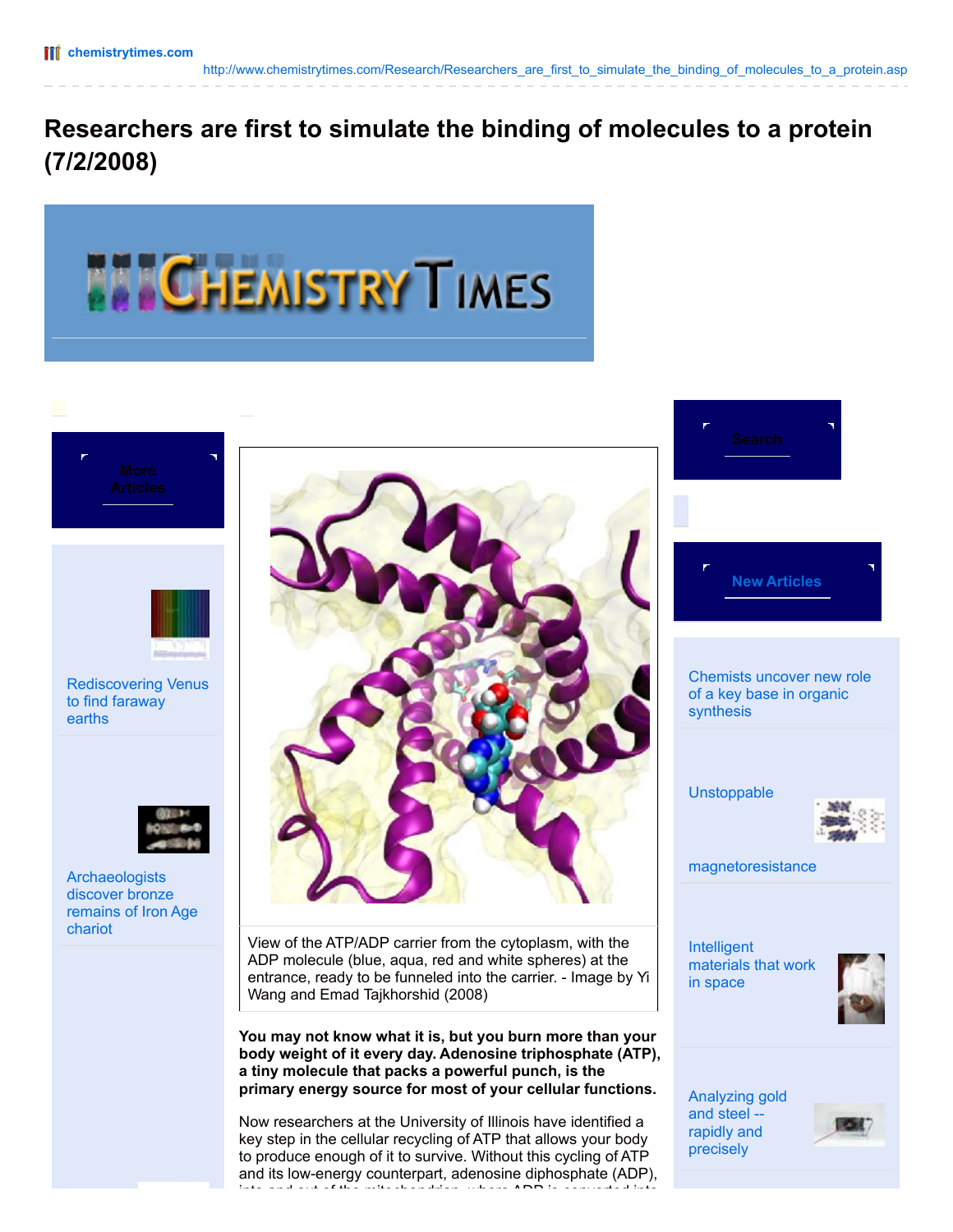

[Researchers](http://www.geologytimes.com/research/Researchers_resolve_the_Karakoram_glacier_anomaly_a_cold_case_of_climate_science.asp) resolve the Karakoram glacier anomaly, a cold case of climate science

Fish tale: New study [evaluates](http://www.agrotimes.com/research/Fish_tale_New_study_evaluates_antibiotic_content_in_farm-raised_fish.asp) antibiotic content in farm-



raised fish



[technology](http://www.electronicsbulletin.com/research/New_3-D_display_technology_promises_greater_energy_efficiency.asp) promises greater energy efficiency



[Researchers](http://www.nanitenews.com/research/Researchers_break_nano_barrier_to_engineer_the_first_protein_microfiber.asp) break nano barrier to engineer the first protein microfiber



[Structure](http://www.proteomicsnews.com/research/Structure_of_an_iron-transport_protein_revealed.asp) of an irontransport protein revealed

into and out of the mitochondrion, where ADP is converted into ATP, life as we know it would end.

Researchers have for the first time simulated the binding of ADP to a carrier protein lodged in the inner membrane of the mitochondrion. It is the first simulation of the binding of a molecule to a protein. Their findings appear this week in Proceedings of the National Academy of Sciences.

As its name indicates, ATP contains three phosphate groups. The energy produced when one of these groups is detached from the molecule drives many chemical reactions in the cell. This process also yields ADP, which must go through the ADP/ATP carrier (AAC) to get into the mitochondrion to be converted back into ATP.

The AAC acts a lot like a revolving door: For each molecule of ADP going into the mitochondrion, one ATP gets booted out. These two activities are not simultaneous, however. The carrier is either shuttling ADP into the mitochondrion or ejecting ATP into the wider environment of the cell, where it can be put to use.

"The carrier is a reversible machine," said biochemistry professor Emad Tajkhorshid, who led the study which was conducted by graduate student Yi Wang. "Both ATP and ADP can bind to it and make it to the other side using this transporter."

Previous studies used X-ray crystallography to determine the three-dimensional structure of the carrier when it was ready to accept a molecule of ADP.

In the new analysis, the researchers developed a computer simulation of the interaction of a single molecule of ADP with the carrier protein. Thanks to better simulation software and larger and more sophisticated computer arrays than were available for previous studies, this simulation tracked the process by which ADP is drawn into the carrier. It also showed how ADP orients itself as it travels to the site where it binds to the carrier. (See movie.)

In the simulation, the researchers observed for the first time that ADP disrupts several ionic bonds, called salt bridges, when it binds to the carrier protein. Breaking the salt bridges allows the protein to open - in effect unlocking the door that otherwise blocks ADP's route into the mitochondrion.

The simulation included every atom of the carrier protein and ADP, as well as all of the membrane lipids and water molecules that make up their immediate environment - more than 100,000 atoms in all. It tracked the interaction over a period of 0.1 microseconds, an order of magnitude longer than what had been possible before.

"Until two years ago 10 nanoseconds was really pushing it," Tajkhorshid said. "Now we are reaching the sub-microsecond regime, and that's why we are seeing more biologically relevant events in our simulations."

The longer time frame meant that the researchers did not need to manipulate the interaction between the molecules. They simply positioned the ADP at the mouth of the carrier protein, some 25 angstroms from the site where they knew it was meant to bind. (An angstrom is one ten-millionth of a meter. Most molecular binding interactions occur at less than 6 or 7 angstroms.) They even placed the ADP upside-down at the mouth of the protein carrier and saw it flip into an

Of [bio-hairpins](http://www.chemistrytimes.com/research/Of_bio-hairpins_and_polymer-spaghetti.asp) and polymerspaghetti



Study reveals molecular structure of water at gold [electrodes](http://www.chemistrytimes.com/research/Study_reveals_molecular_structure_of_water_at_gold_electrodes.asp)



A [cost-effective](http://www.chemistrytimes.com/research/A_cost-effective_and_energy-efficient_approach_to_carbon_capture.asp) and energyefficient approach to carbon capture

New advances in additive [manufacturing](http://www.chemistrytimes.com/research/New_advances_in_additive_manufacturing_using_laser_solid_forming_to_produce_metallic_parts.asp) using laser solid forming to produce metallic parts



[Improvements](http://www.chemistrytimes.com/research/Improvements_in_fuel_cell_design.asp) in fuel cell design



**[Goldilocks](http://www.chemistrytimes.com/research/Goldilocks_principle_wrong_for_particle_assembly_Too_hot_and_too_cold_is_just_right.asp)** principle wrong for particle assembly: Too hot and too cold is just right

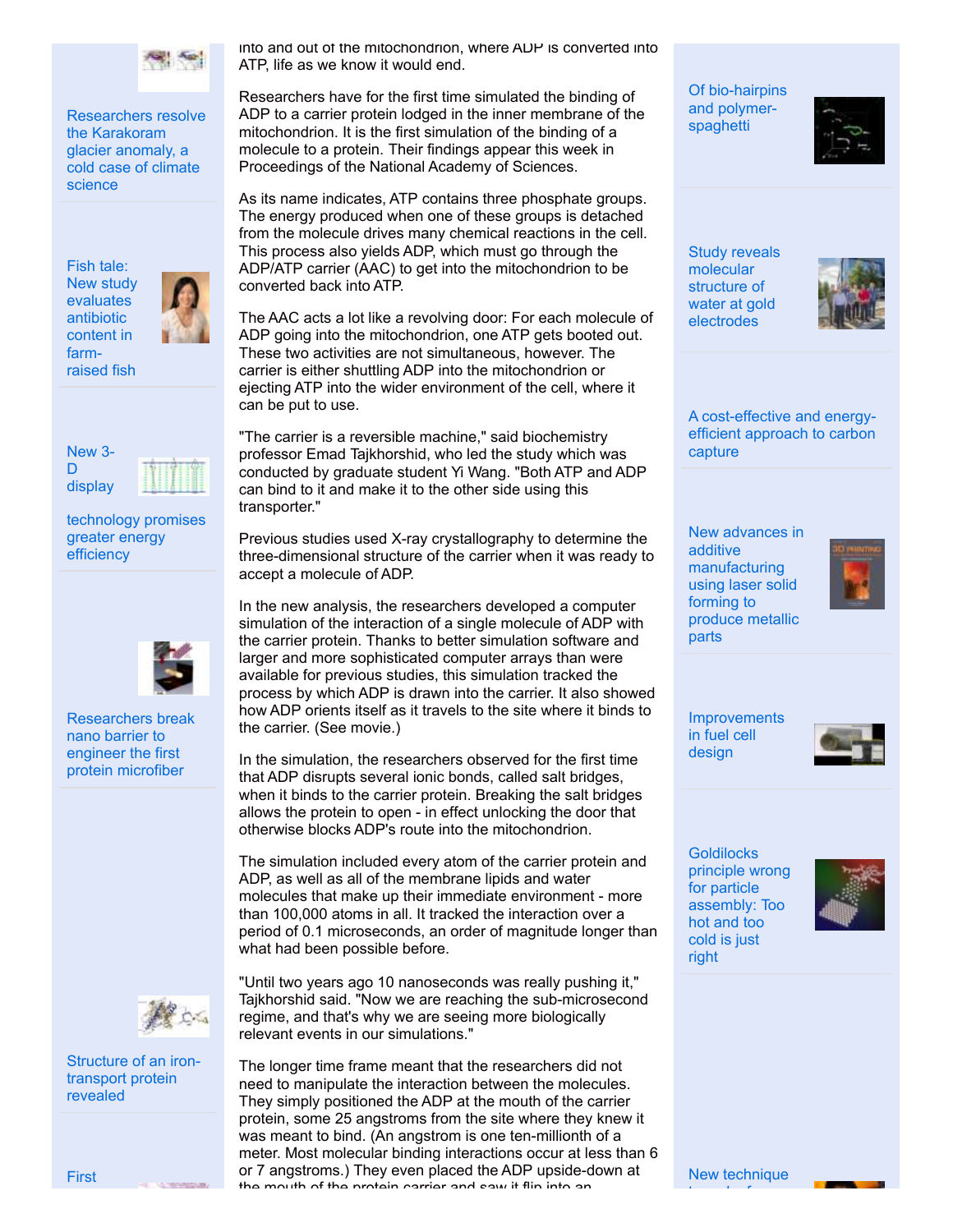

human



step: From



Magnetic mirrors enable new [technologies](http://www.matternews.com/research/Magnetic_mirrors_enable_new_technologies_by_reflecting_light_in_uncanny_ways.asp) by reflecting light in uncanny ways



[weights,](http://www.brainmysteries.com/research/Lift_weights_improve_your_memory.asp) improve your memory



[Spiders:](http://www.wildbiology.com/research/Spiders_Survival_of_the_fittest_group.asp) Survival of the fittest group

the mouth of the protein carrier and saw it flip into an orientation that allowed it to bind to the carrier.

The identified binding pocket for ADP explained a lot of known experimental data, and revealed an unusual feature of the carrier protein: Its binding site and the entryway leading to it had an extremely positive electrical charge.

It had a much greater positive charge than any known protein transporter.

This positive charge appears to serve two functions, Tajkhorshid said. First, it allows the protein carrier itself to nestle tightly in the mitochondrial membrane, which contains a lot of negatively charged lipids. Second, it strongly attracts ADP, which carries a negative charge. More interestingly, through a bioinformatics analysis the researchers show that this unusual electrostatic feature is common to all mitochondrial carriers.

Other negatively charged ions can enter the carrier, Tajkhorshid said, but only a molecule with at least two phosphate groups can disrupt the salt bridges to activate it.

This simulation marks the first time that researchers have been able to describe in molecular detail how a protein binds to the molecule that activates it, Tajkhorshid said.

The findings shed light on a fundamental physiological process, he said.

"Any time you move anything in your body, you use ATP," he said. "Many enzymatic reactions also require ATP. In the central nervous system, the transport of hormones, neurotransmitters or other molecules, these are all ATPdependent."

"It has been estimated that you burn more than your body weight in ATP every day," he said. "So that's how much ATP you have to carry across the inner mitochondrial membrane every day - through this guy."

Tajkhorshid is also a professor of pharmacology in the College of Medicine and an affiliate of the Beckman Institute and the Center for Biophysics and Computational Biology in the College of Liberal Arts and Sciences.

*Note: This story has been adapted from a news release issued by the University of Illinois*

**Post Comments:**



[Autophagy](http://www.microbiologynow.com/research/Autophagy_helps_fast_track_stem_cell_activation.asp) helps fast track stem cell activation

[Myelin](http://www.geographyreport.com/research/Myelin_vital_for_learning_new_practical_skills.asp) vital for



to make foams could lead to lightweight, [sustainable](http://www.chemistrytimes.com/research/New_technique_to_make_foams_could_lead_to_lightweight_sustainable_materials.asp) materials



Wild molecular [interactions](http://www.chemistrytimes.com/research/Wild_molecular_interactions_in_a_new_hydrogen_mixture.asp) in a new hydrogen mixture

[Atmospheric](http://www.chemistrytimes.com/research/Atmospheric_chemistry_hinges_on_better_physics_model.asp) chemistry hinges on better physics model

Facetless crystals that mimic starfish shells could advance [3-D-printing](http://www.chemistrytimes.com/research/Facetless_crystals_that_mimic_starfish_shells_could_advance_3-D-printing_pills.asp) pills

Through the [combining](http://www.chemistrytimes.com/research/Through_the_combining_glass.asp) glass



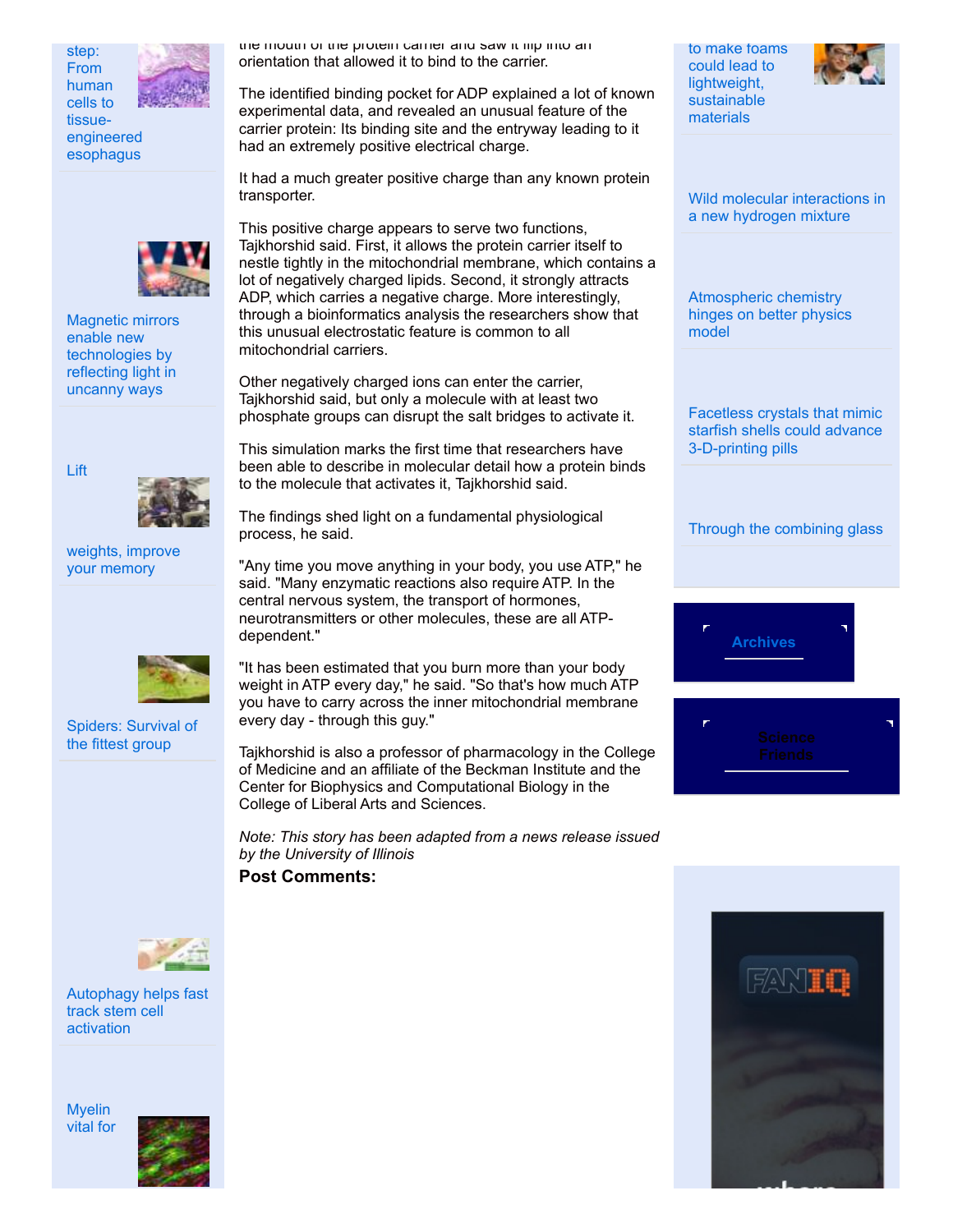learning new practical skills

More physical activity improved school



[performance](http://www.teachersweekly.com/research/More_physical_activity_improved_school_performance.asp)



[Engineering](http://www.manufacturingupdate.com/research/Engineering_new_vehicle_powertrains.asp) new vehicle powertrains

Around the world in



[400,000](http://www.geneticarchaeology.com/research/Around_the_world_in_400000_years_The_journey_of_the_red_fox.asp) years: The journey of the red fox

Active aging is much



more than [exercise](http://www.agingbulletin.com/research/Active_aging_is_much_more_than_exercise.asp)

Study: New device

can



slow, [reverse](http://www.cyberneticsnews.com/research/Study_New_device_can_slow_reverse_heart_failure.asp) heart failure

Are the world's

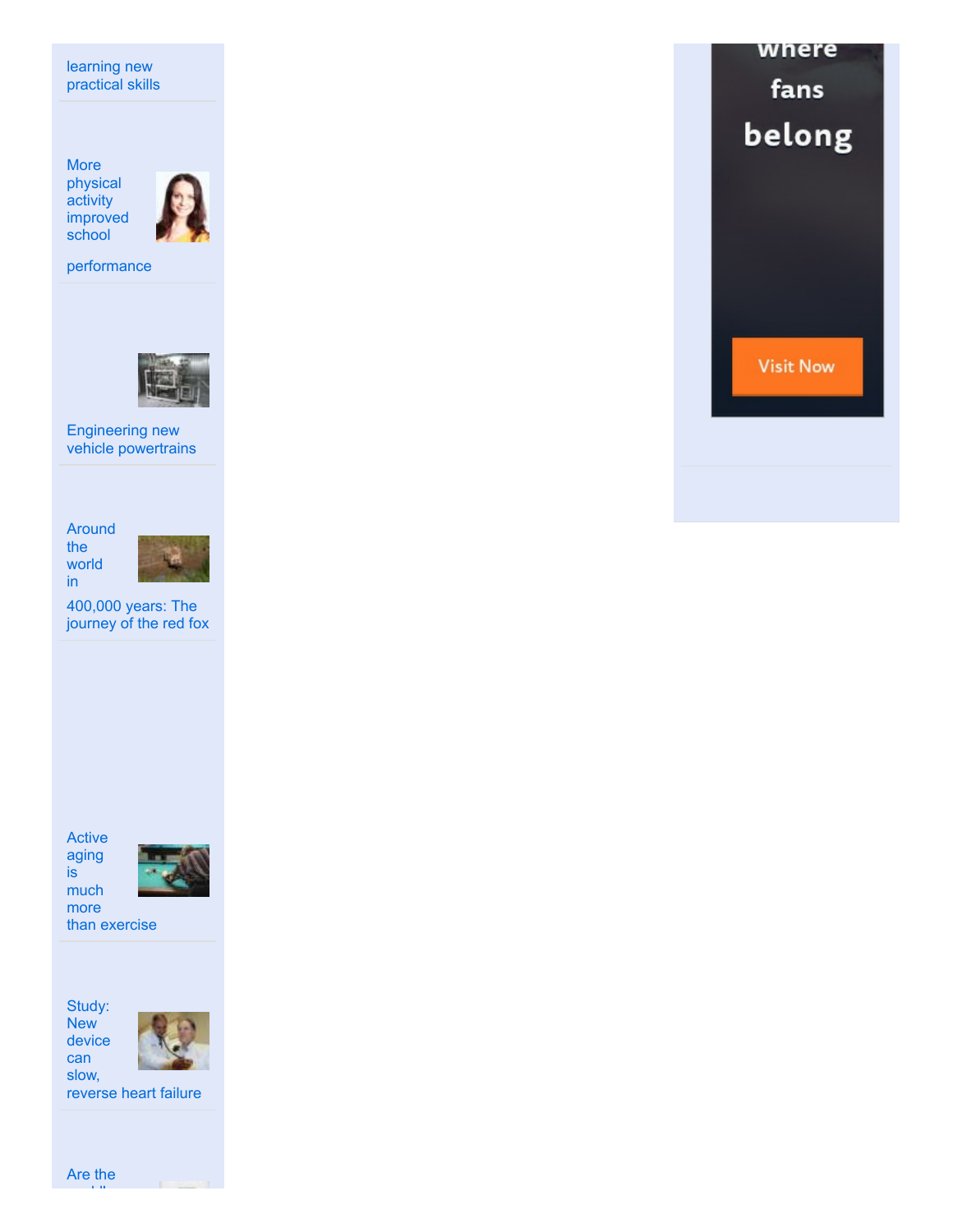world's [religions](http://www.sociologytimes.com/research/Are_the_worlds_religions_ready_for_ET.asp) ready for ET?



**Gut** 



bacteria, artificial [sweeteners](http://www.bodyweekly.com/research/Gut_bacteria_artificial_sweeteners_and_glucose_intolerance.asp) and glucose intolerance



Recreating the stripe patterns found in animals by [engineering](http://www.geneticstimes.com/research/Recreating_the_stripe_patterns_found_in_animals_by_engineering_synthetic_gene_networks.asp) synthetic gene **networks** 

Laying the



[groundwork](http://www.mathbulletin.com/research/Laying_the_groundwork_for_data-driven_science.asp) for datadriven science

Hold on, tiger [mom](http://www.parentingbulletin.com/research/Hold_on_tiger_mom.asp)





Nature's designs inspire research into new light-based [technologies](http://www.biomimicrynews.com/research/Natures_designs_inspire_research_into_new_light-based_technologies.asp)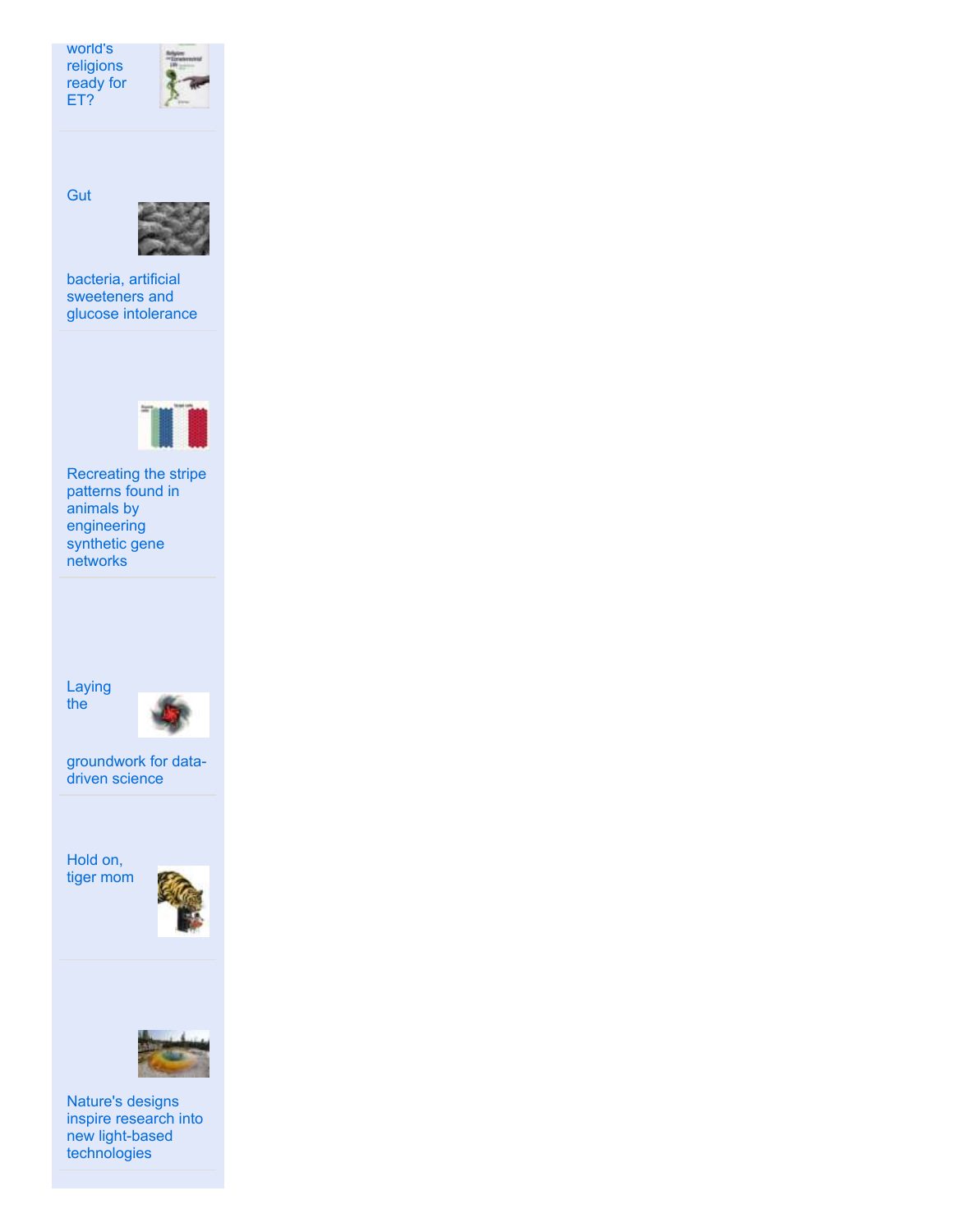

Missing piece found to help solve [concussion](http://www.athleticstherapy.com/research/Missing_piece_found_to_help_solve_concussion_puzzle.asp) puzzle



[Biologists](http://www.curingdeath.com/research/Biologists_delay_the_aging_process_by_remote_control.asp) delay the aging process by 'remote control'



[Geography](http://www.cowboyeconomics.com/research/Geography_matters_Model_predicts_how_local_shocks_influence_U.S._economy.asp) matters: Model predicts how local 'shocks' influence U.S. economy



Identified for the first time what kind of explosive has been used after the [detonation](http://www.forensicsreport.com/research/Identified_for_the_first_time_what_kind_of_explosive_has_been_used_after_the_detonation.asp)

[Copied](http://www.webdoodle.net/Articles/Copied_from_nature_Detecting_software_errors_via_genetic_algorithms.asp) from nature: